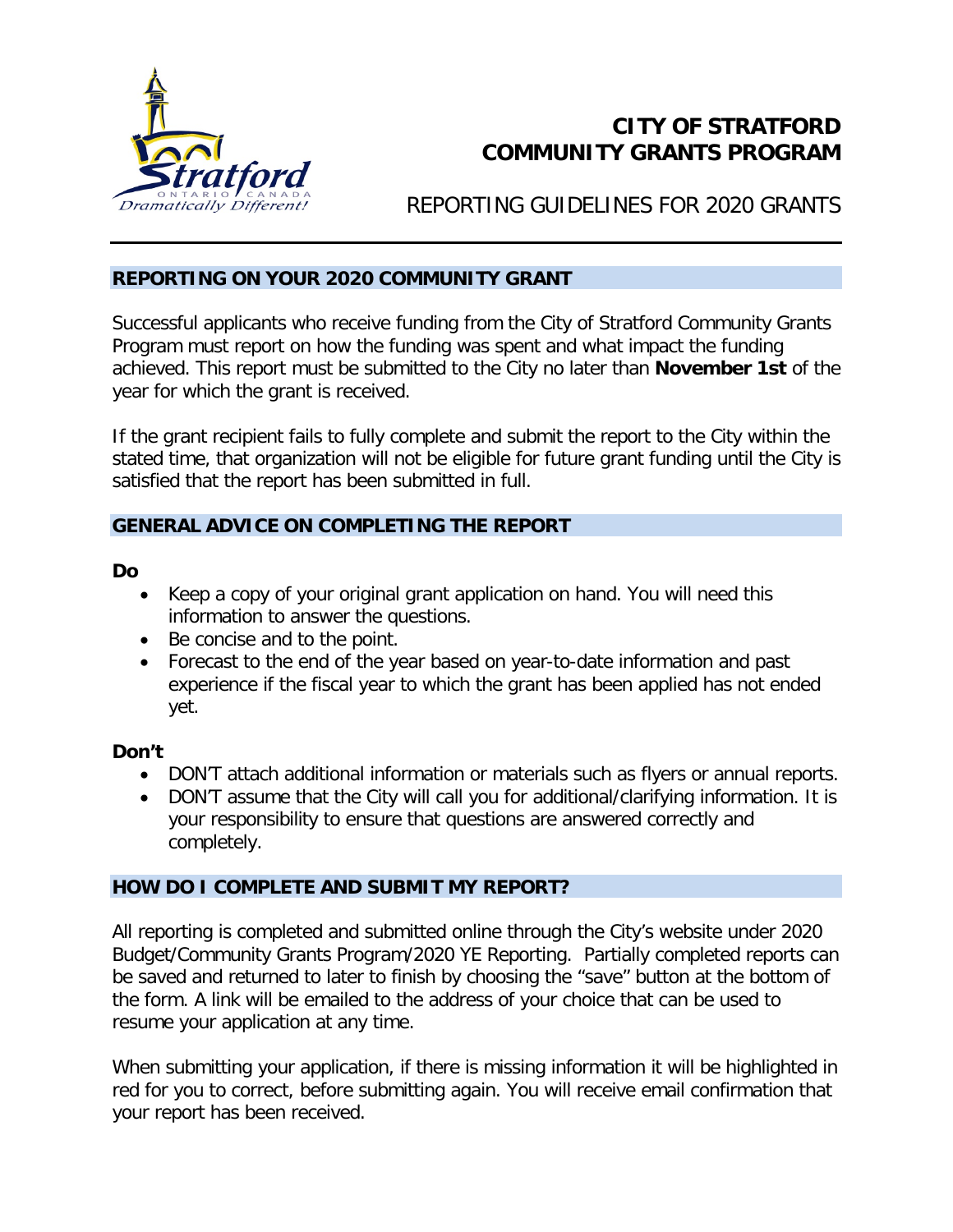A blank form can be printed from your browser if you would like to review the entire form first, before starting. Simply right click anywhere on the screen when you are in the online application and select "print".

The maximum upload file size is 2 mb. If you have any files larger than 2 mb please email them separately to the email address noted below. There will be a total of 4 files required to be uploaded with the application.

Staff will review all reports and forward those that do not comply with these guidelines to the Finance & Labour Relations Committee for its review. Committee's recommendations will then be forwarded to City Council.

### **TIPS ON COMPLETING THE REPORT**

This section provides guidance on how to answer questions on the online reporting tool.

#### **Question 1: Impacts of COVID-19.**

Please outline significant changes or impacts of COVID-19 to your operations for 2020.

One file will be required for upload here.

#### **Question 2: Please tell us briefly what the grant was used for.**

Describe clearly and in simple terms what you did with the grant. Your answer should include a clear description of what the money was spent on. This description may include:

- Programs, services, amenities, activities
- Salaries or honoraria
- Promotional and marketing activities/materials
- Equipment or other assets
- Administrative supplies

#### **Question 3: Please describe how the activities supported by the grant benefited Stratford residents.**

Describe who benefited from the work and how they benefited. Make sure that your answer generally describes how the work contributed to the City's strategic priorities.

#### **Question 4: Please provide the end of year result and commentary for each of the following performance measures.**

The grant application you completed to apply for the grant asked you to explain who would benefit from the grant and also how many volunteers and volunteer hours would contribute to the work. This section is now asking you to provide the actual numbers.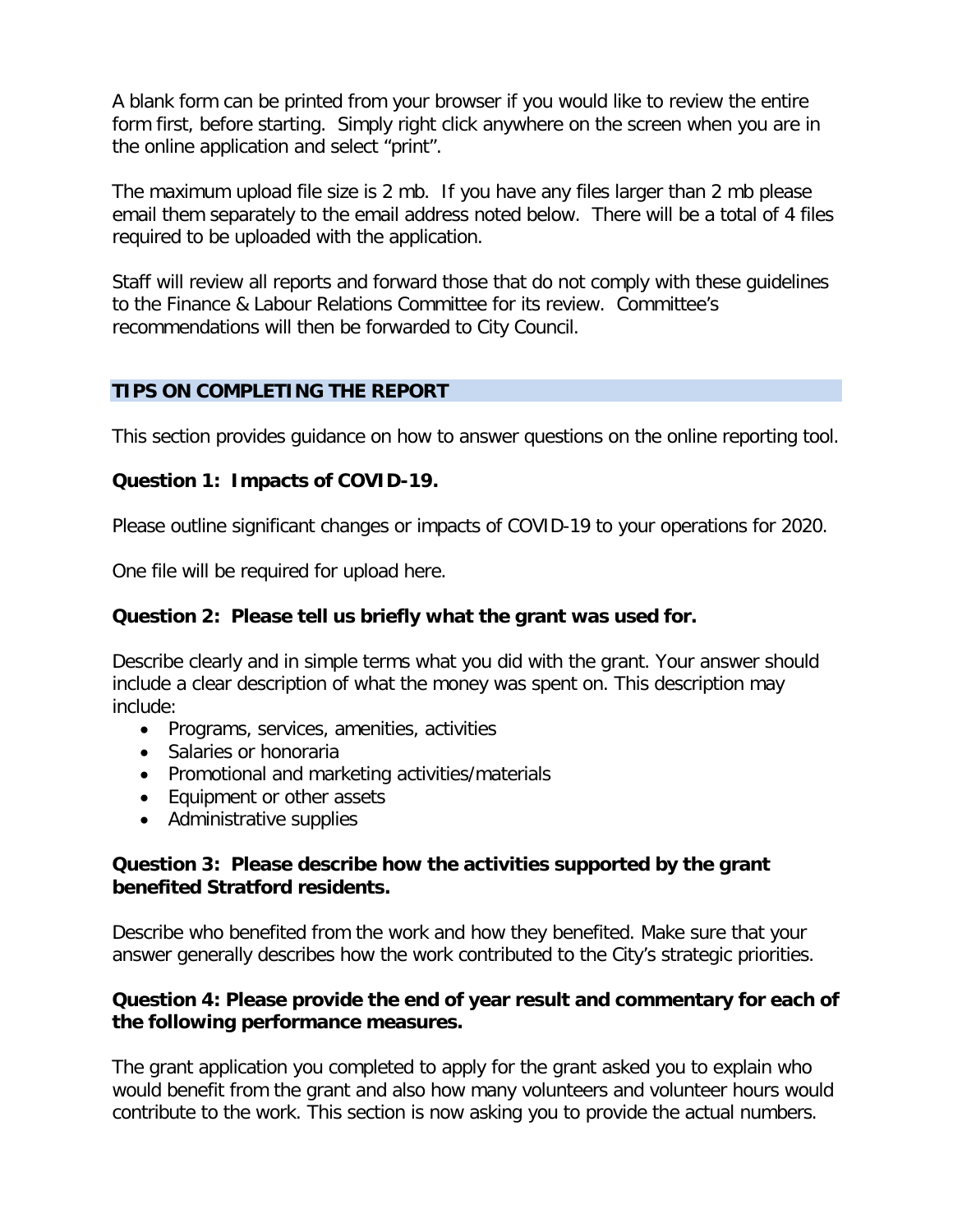In the Excel file titled "2020 Performance Measures", you must provide numbers (the end of year result) and commentary for each of the following:

- The number of people who benefited from the activities Stratford residents.
- The number of people who benefited from the activities Non-Stratford residents.
- An estimate of the dollar (\$) value of other funding/in-kind resources you leveraged as a result of the City's grant (other supports leveraged).
- The number of volunteers who contributed to the activities supported by the grant.
- The number of volunteer hours contributed to the activities supported by the grant.

In your commentary, briefly explain each result. For example if the result far exceeded your original estimate, provide a likely reason. If the result was lower than your estimate, provide some of the likely reasons for this outcome.

If the period to which the grant was applied has not yet ended (e.g. January 1, 2020 to December 31, 2020), forecast the numbers based on year-to-date information and past experience.

One file will be required for upload here.

## **Question 5: A success story**

Share a story that shows the impact that the grant has had in relation to the City's strategic priorities. When telling the story, please do not include any personal information that may identify an individual. For example, if you would like to tell a story about the impact of your grant on a particular program participant, you should not include their real names, or any other details that may tell us who that person is.

One file will be required for upload here.

## **Question 6: Overall, how successful were you in achieving your goals for the funding?**

In your opinion, how successful were you in achieving your goals? Provide a brief assessment of whether you thought you achieved all your goals, some goals, or very few. In your answer, describe which areas worked well and those that worked less well, and why.

### **Question 7: Financial Summary**

This section is asking for financial information **specific to your grant request.** The grant application asked you to provide a projected budget for the fiscal year in which the grant would be applied.

In the Excel file titled "2020 Financial Summary", under the column "Planned Budget", record the budget as submitted with your original application.